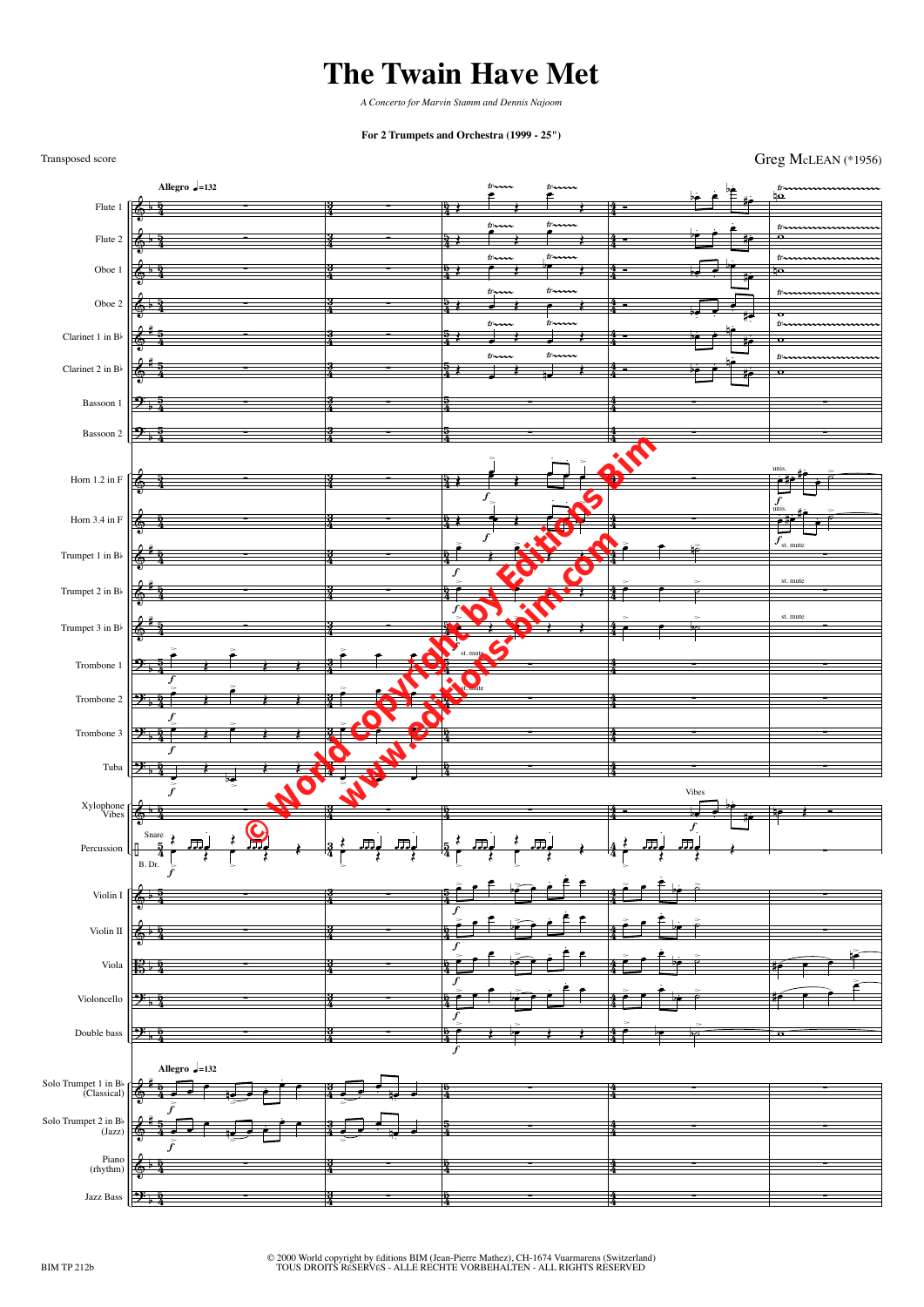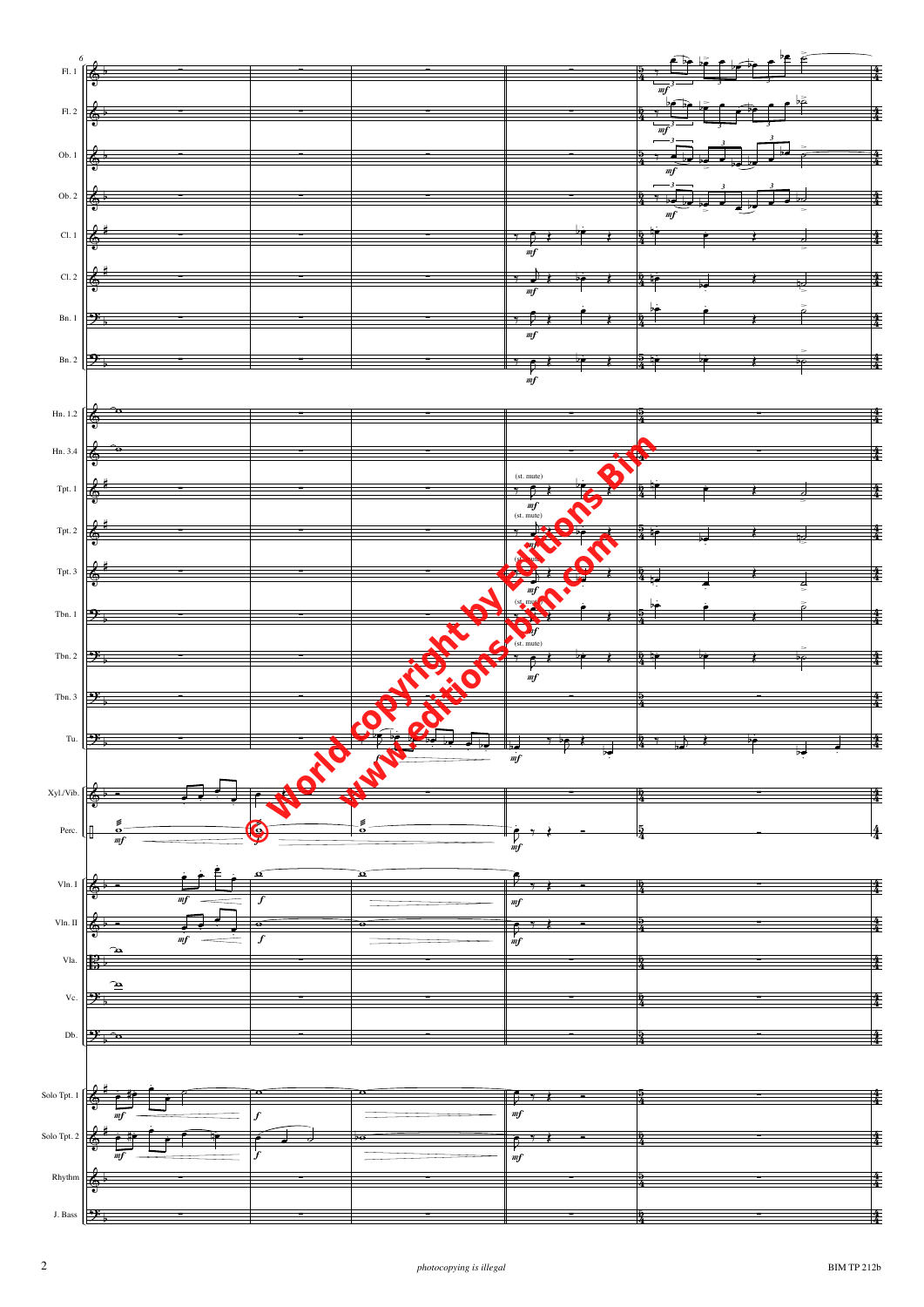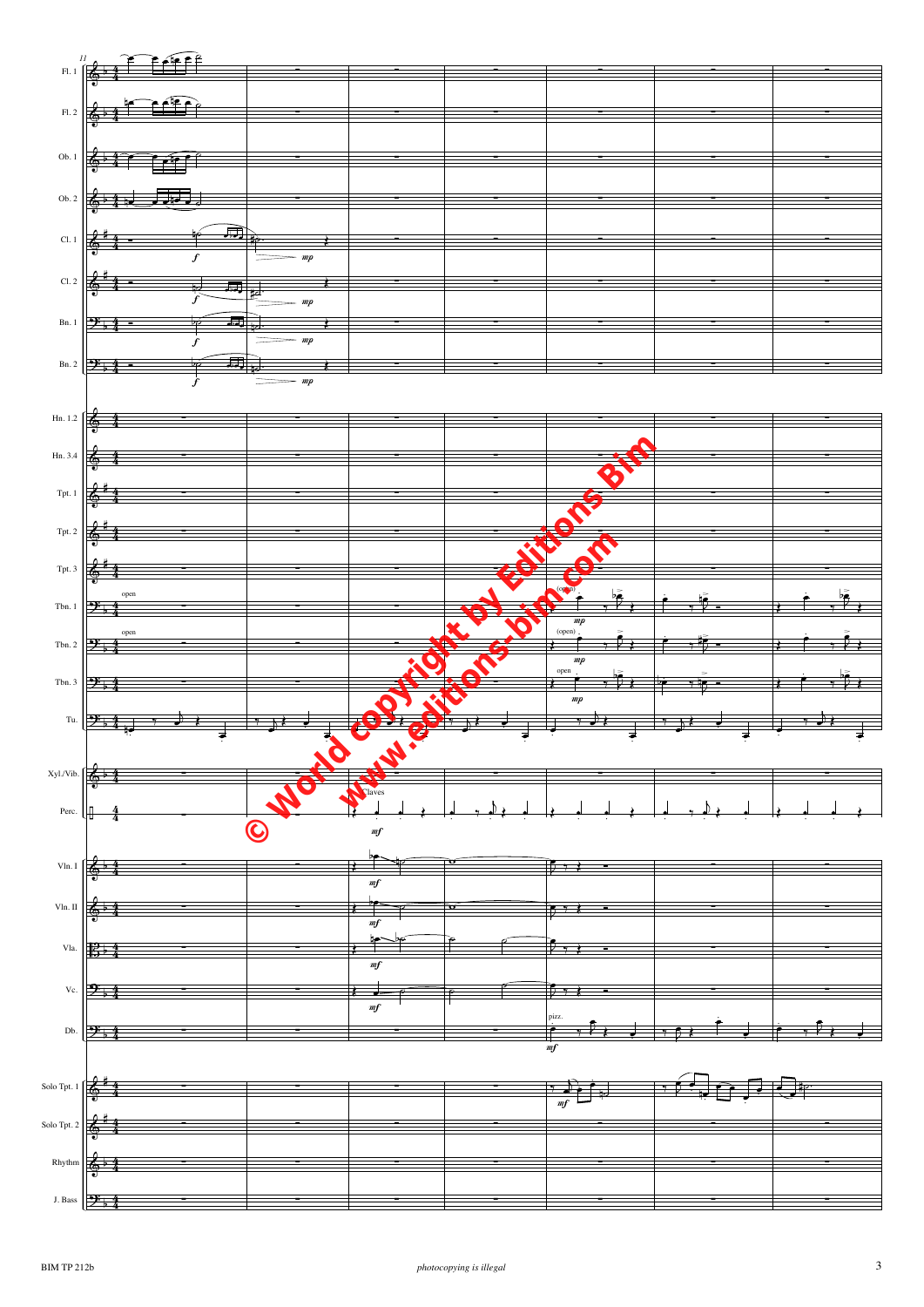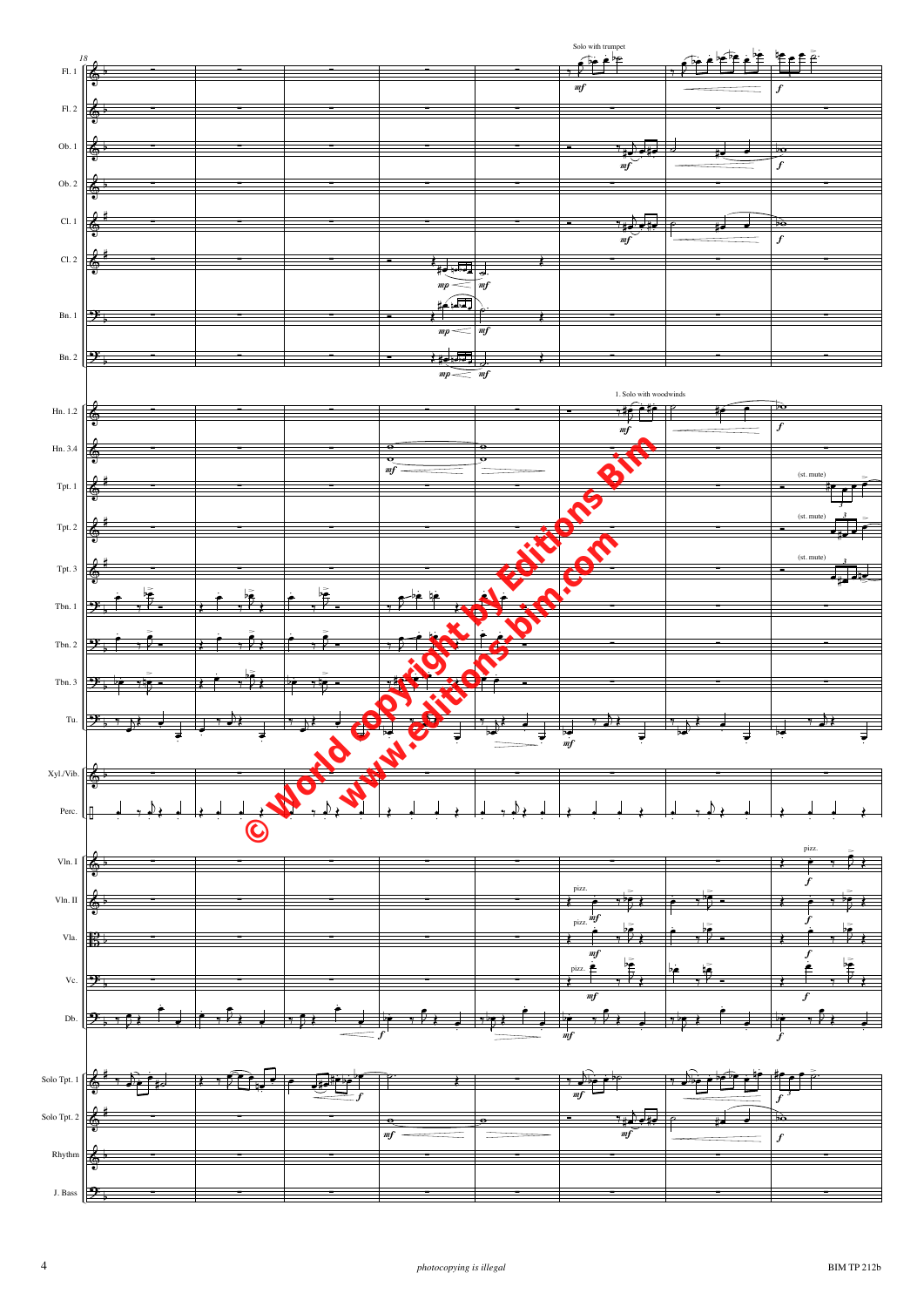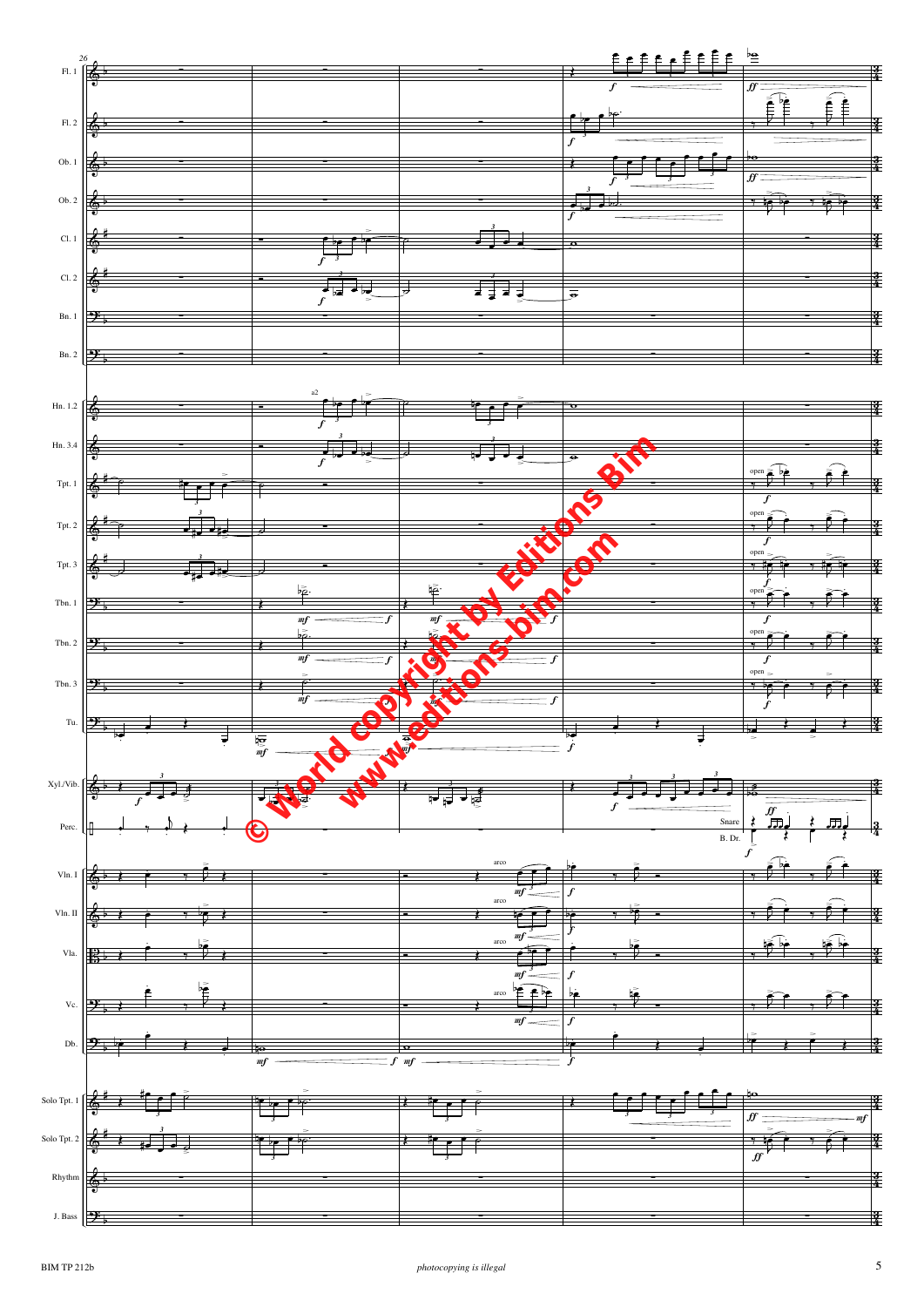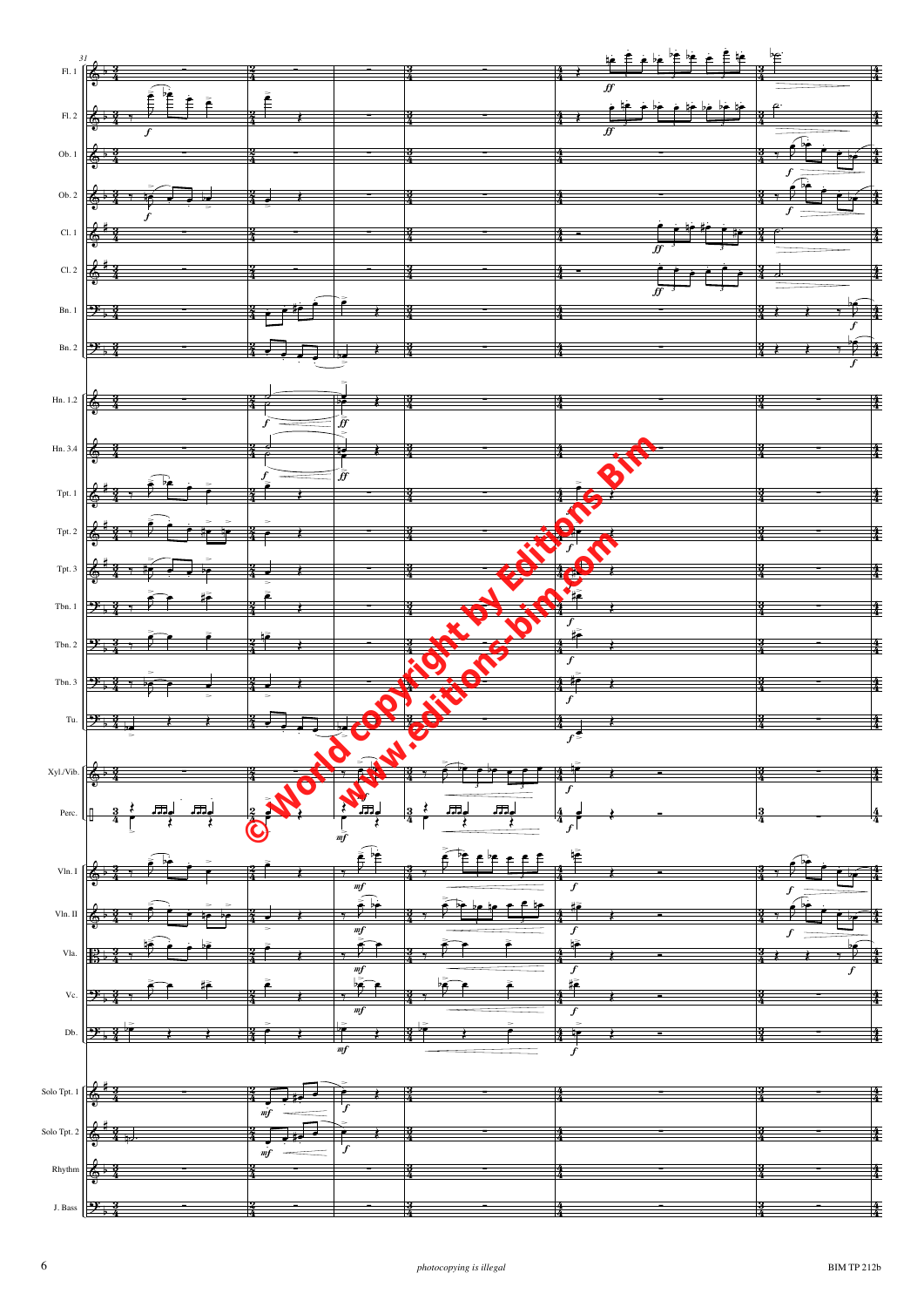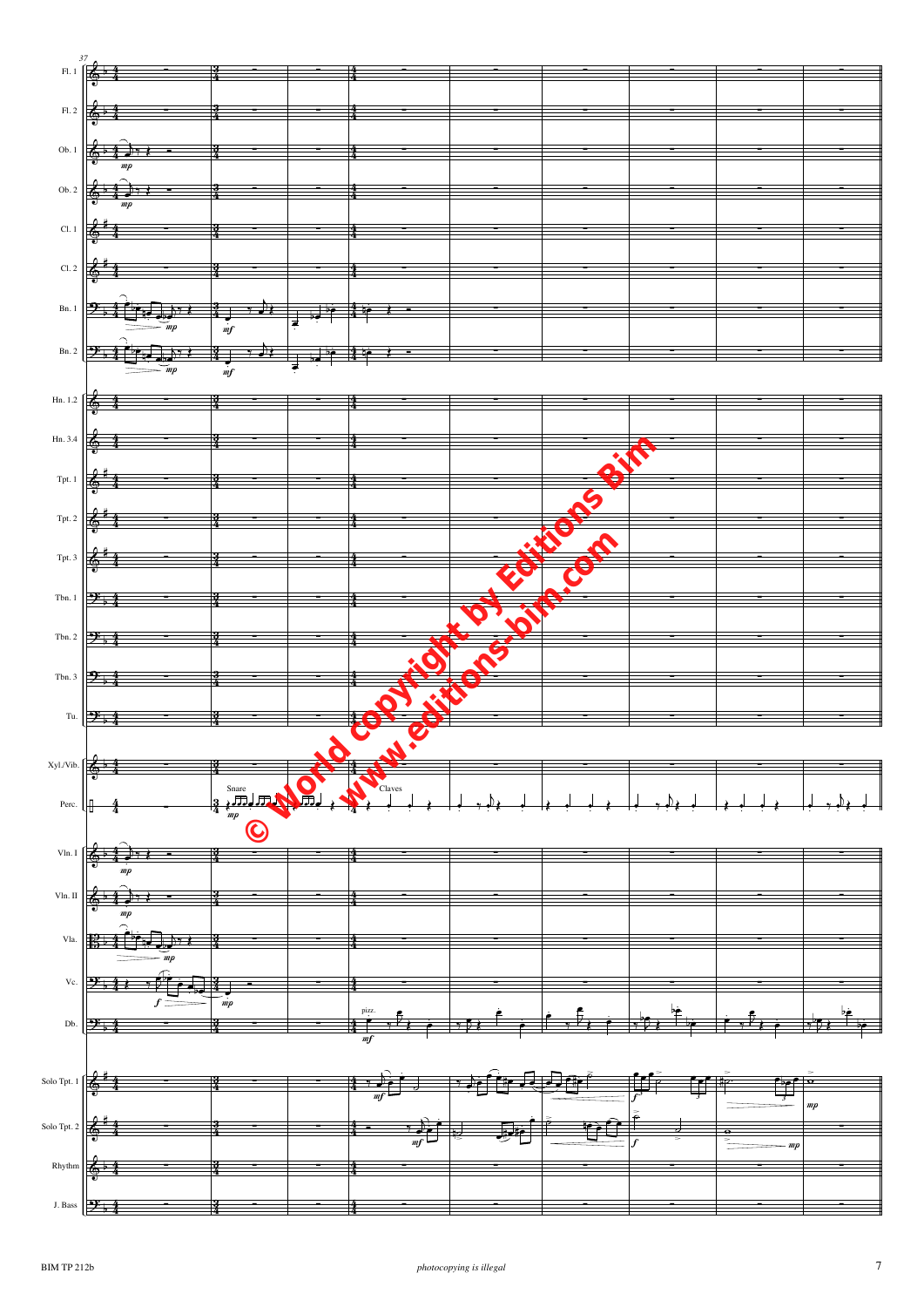



 $\,8\,$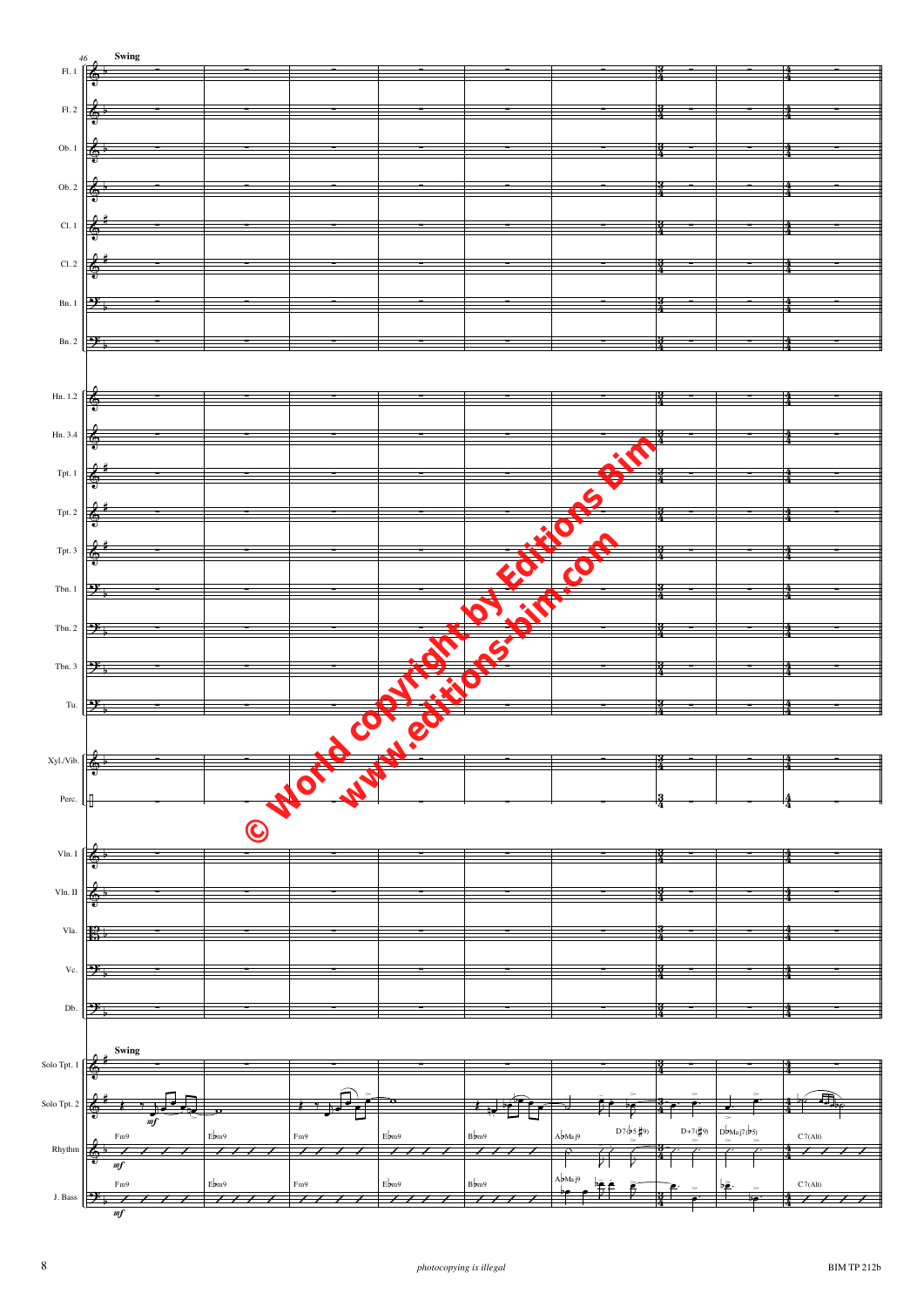



BIM TP 212b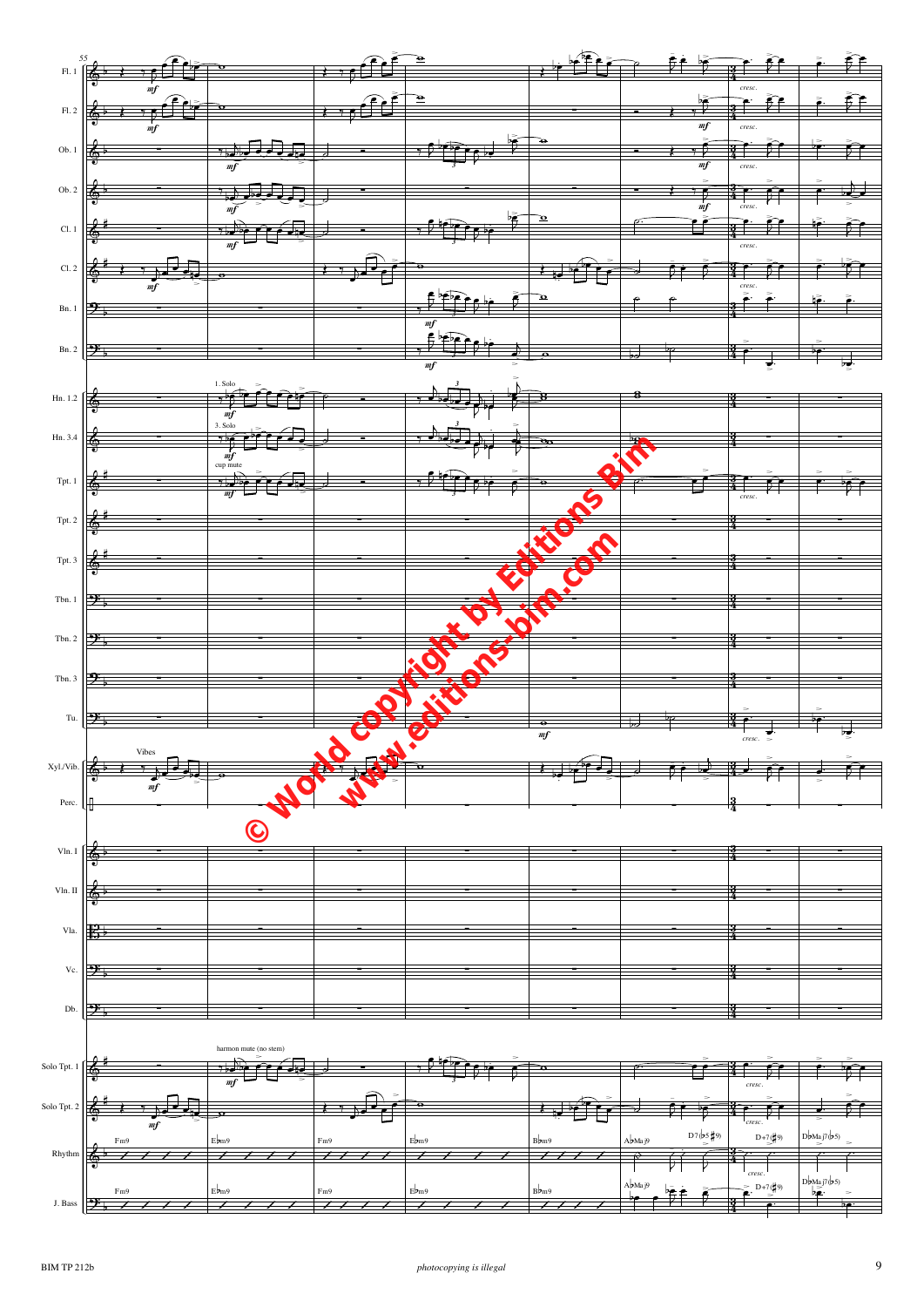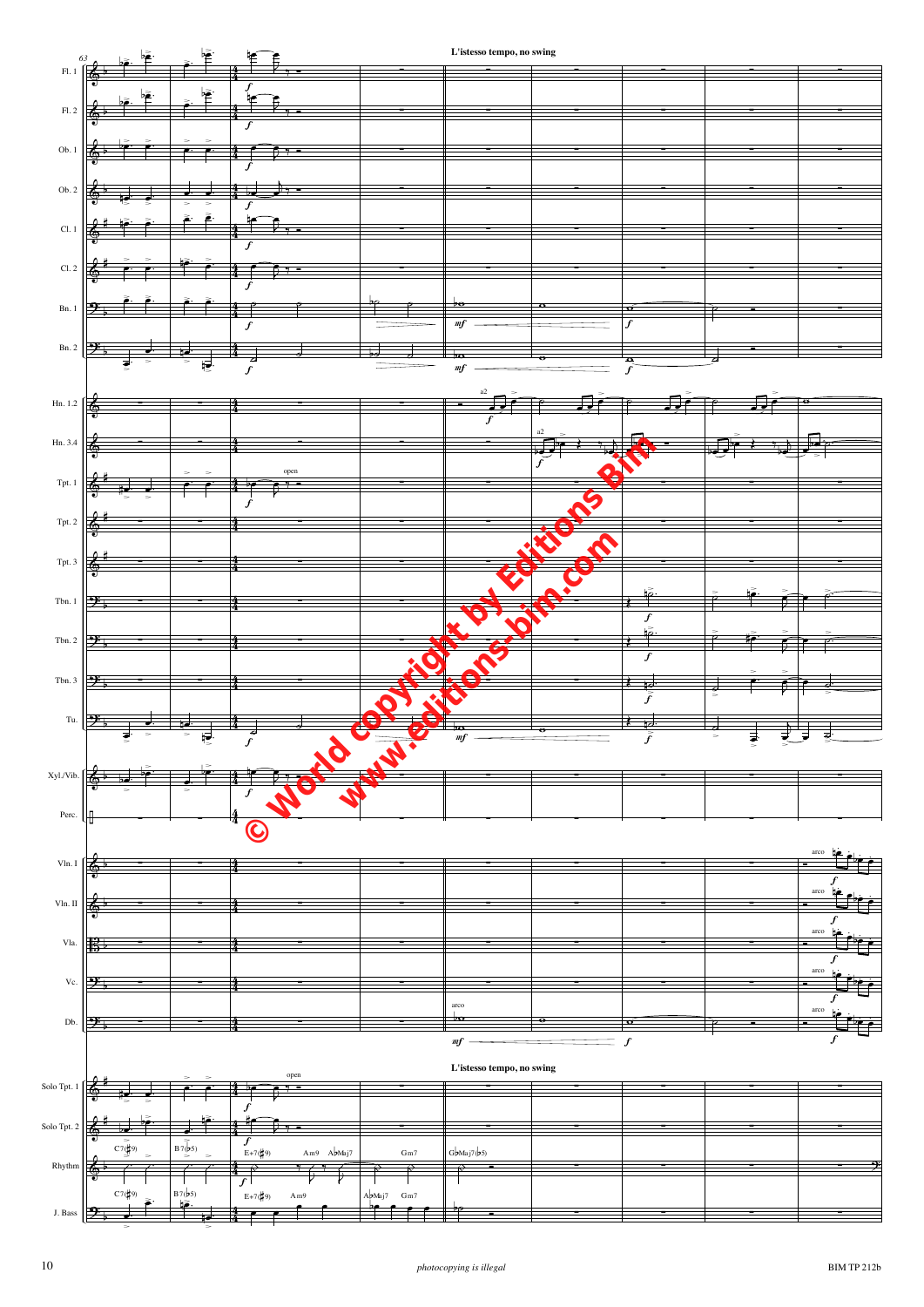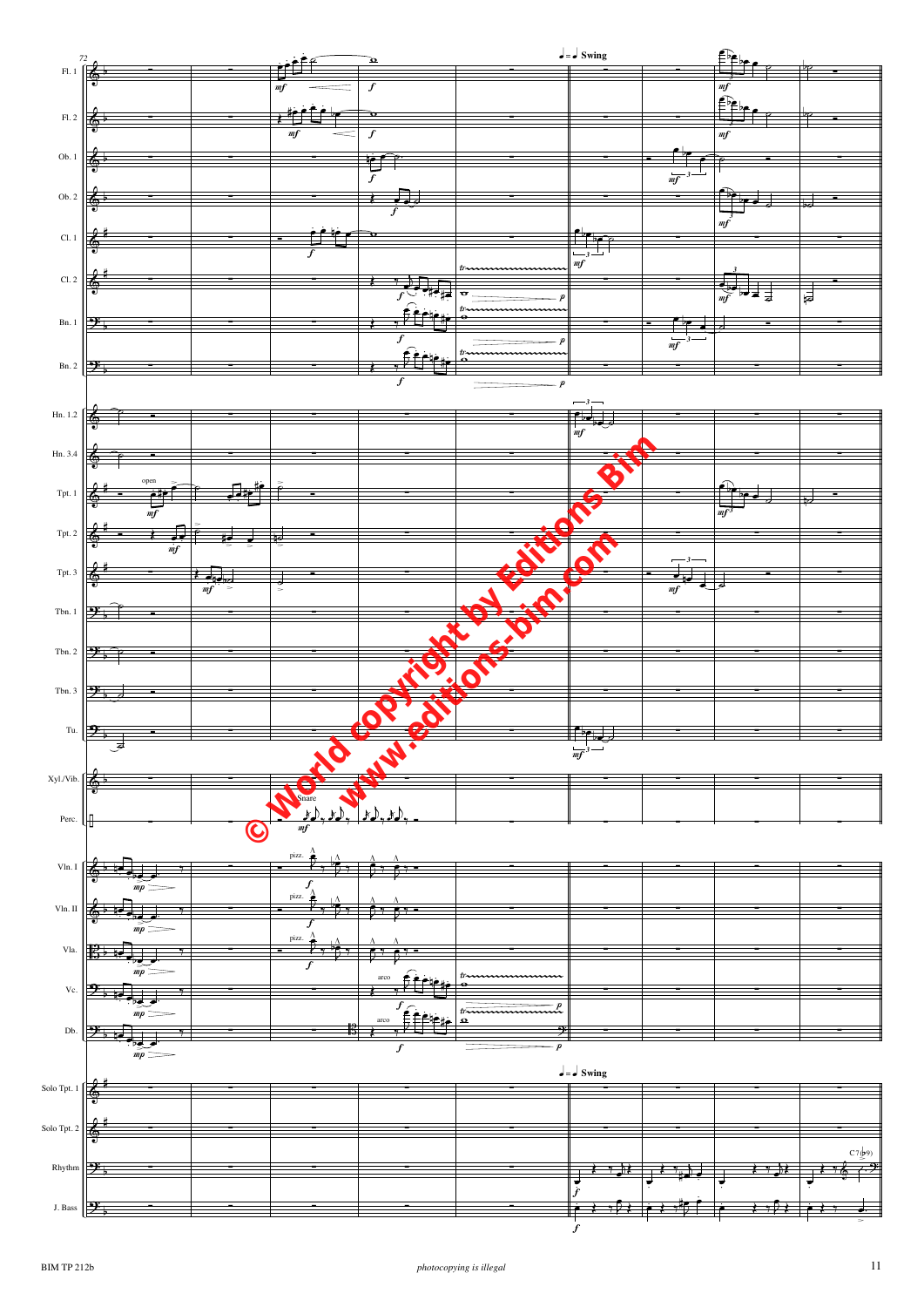